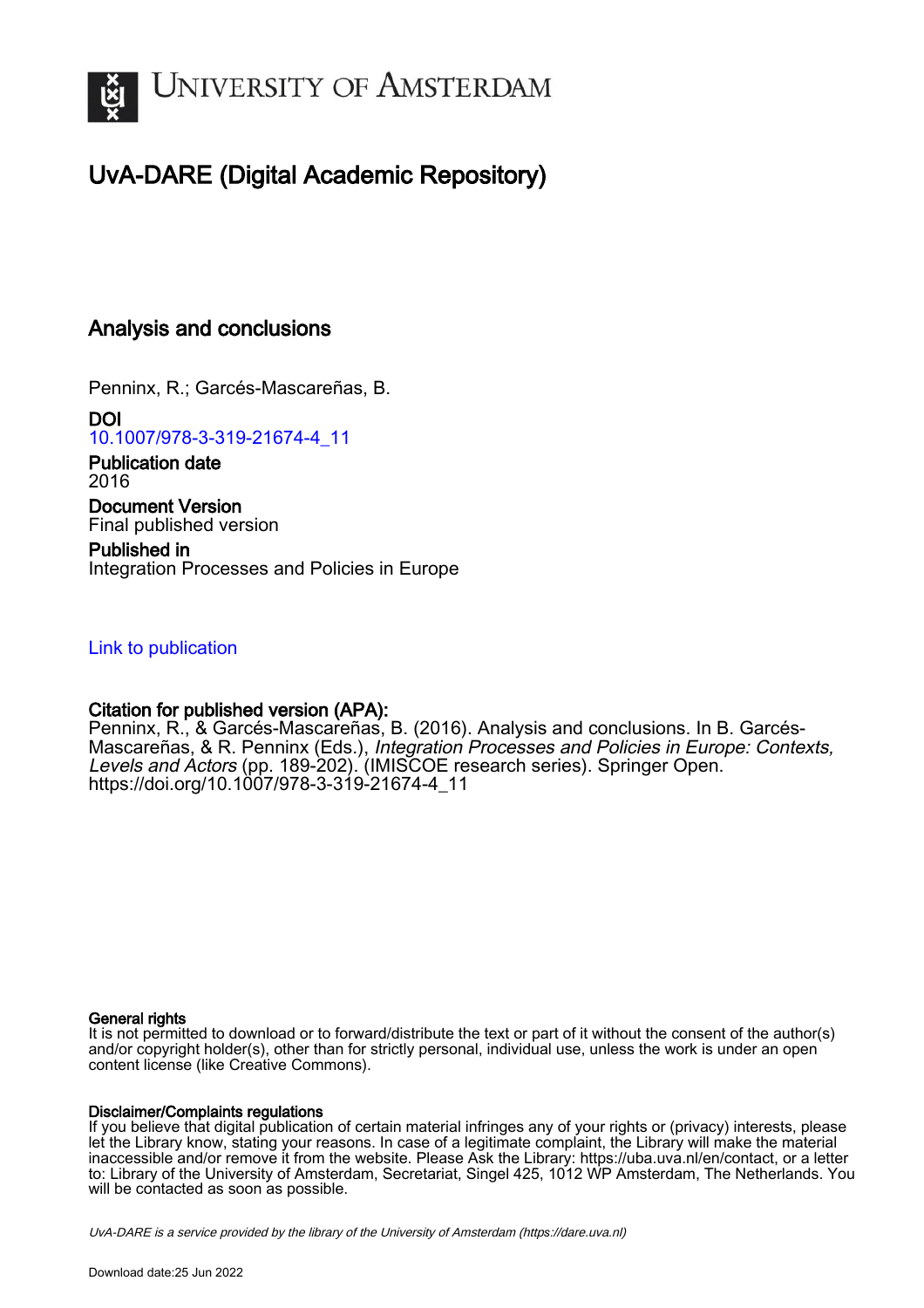## **Chapter 11 Analysis and Conclusions**

 **Rinus Penninx and Blanca Garcés-Mascareñas** 

#### **Introduction**

 This state-of-the-art volume taking stock of and presenting existing research on integration processes and policies in Europe was triggered by European Union (EU)-level policymaking on integration. A 2011 European Commission policy document proposes that integration policies should involve not only immigrants and the society of settlement but also actors in immigrants' countries of origin (EC 2011). Compared to the Commission's earlier definition of integration (EC  $2003$ ), this constituted a shift from a two-way to a three-way process approach. The current volume has reformulated the EU's policy shift into a broader question for academia and integration research: What does research have to say about (the study of) integration processes and, in particular, about the relevance of actors in origin countries for integration? What does the existing literature say about integration policies in Europe and use of the concept of integration in policy formulation and practice? Does the proposal to include actors in countries of origin as important players in integration policies find legitimation in empirical research?

 With the purpose of answering these questions, we asked experts in the relevant subfields to write state-of-the-art chapters. Chapter [2,](http://dx.doi.org/10.1007/978-3-319-21674-4_2) by Penninx and Garcés-Mascareñas, examined development of the concept of integration in the academic study of settlement processes of migrants and in policies. Chapter [3](http://dx.doi.org/10.1007/978-3-319-21674-4_3), by Van Mol and De Valk, analysed changes in migration patterns and characteristics of immigrants as a potential explanatory factor for changes in integration processes and policies.

R. Penninx  $(\boxtimes)$ 

 B. Garcés-Mascareñas GRITIM, Universitat Pompeu Fabra (UPF), Barcelona, Spain

Universiteit van Amsterdam, Amsterdam, The Netherlands e-mail: [m.j.a.penninx@uva.nl](mailto:m.j.a.penninx@uva.nl)

e-mail: [blanca.garces@upf.edu](mailto:blanca.garces@upf.edu)

<sup>©</sup> The Author(s) 2016 189 B. Garcés-Mascareñas, R. Penninx (eds.), *Integration Processes and Policies in Europe*, IMISCOE Research Series, DOI 10.1007/978-3-319-21674-4\_11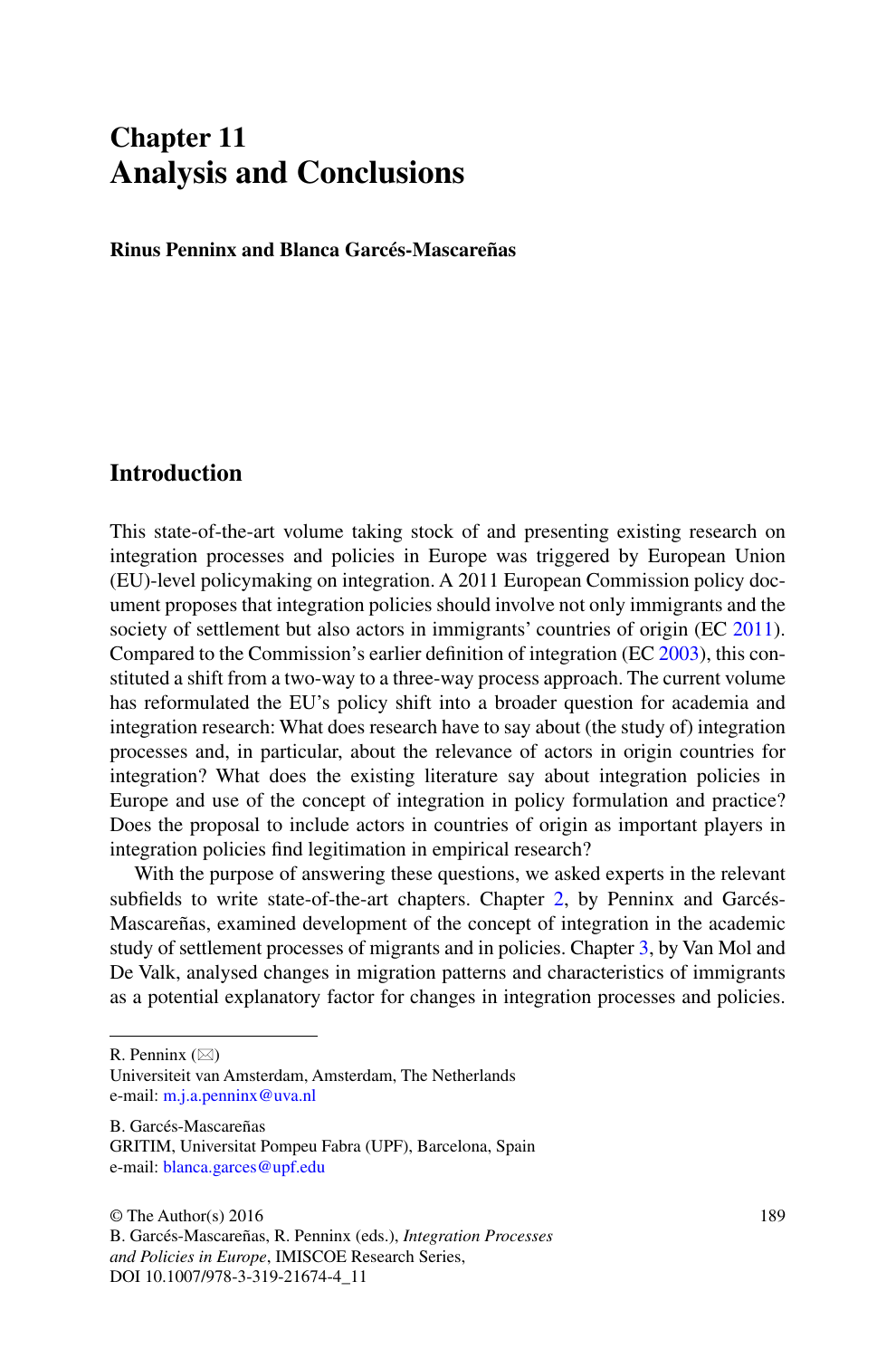Chapters [4](http://dx.doi.org/10.1007/978-3-319-21674-4_4), [5](http://dx.doi.org/10.1007/978-3-319-21674-4_5) and [6](http://dx.doi.org/10.1007/978-3-319-21674-4_6) covered basic aspects of policy development: Doomernik and Bruquetas-Callejo wrote on national policies of EU countries, Scholten and Penninx analysed the multilevel governance of migration and integration, and Mügge and Van der Haar scrutinized the categorization and target groups of policies. The following Chaps. [7,](http://dx.doi.org/10.1007/978-3-319-21674-4_7) [8,](http://dx.doi.org/10.1007/978-3-319-21674-4_8) [9](http://dx.doi.org/10.1007/978-3-319-21674-4_9) and [10](http://dx.doi.org/10.1007/978-3-319-21674-4_10) shifted the focus to migrants' countries of origin and the relevance of these for immigrants' integration: Mügge took stock of the transnational activities of individual migrants and the relation of these to integration; Van Ewijk and Nijenhuis reviewed the literature on transnational–local relations and the role of migrant organizations, as well as the relation of these with integration; and Østergaard-Nielsen outlined how governments of countries of origin relate to their citizens abroad and what this could potentially mean for their integration. Finally, King and Collyer examined the migration–development nexus in search of a possible relation between it and immigrant integration.

 How do these elements of analysis come together to answer the questions posed above? This final chapter first considers how the concept of integration has been (and can be) used as an analytical tool in academic research on integration processes of immigrants. Second, it reviews the way integration as a concept has been used in policies at various levels. This leads into an analysis of how integration is perceived by actors at different levels in origin countries. These steps enable us to draw some final conclusions on the European Commission's proposal to move from a two-way to a three-way process approach.

#### **The Concept of Integration**

Integration is a rather specific post-war European term. As a field of research, the study of settlement processes of immigrants in Europe has an ambivalent relation with an earlier tradition of settlement studies: that in the USA. Europe borrowed from North America the essential framing of such studies, as how immigrants as newcomers find their place in the society in which they settle. Yet, the concept of assimilation that was developed by US researchers was rejected in Europe as lopsided in two respects: (i) in seeing the process of settlement as primarily one in which newcomers undergo a progression of cultural change and (ii) in seeing settlement as a linear process towards assimilation in mainstream society.

 The concept of integration as it developed in European research during the past half century remained focused on the settlement of newcomers, but became more complex and rich. First, research on integration looked systematically at both the society of settlement and at immigrants as the two parties involved in the settlement process, often recognizing a dominance of the receiving society in this process. Second, research spelled out several dimensions of the integration process: the legal/political, the socioeconomic, and the cultural/religious.

 The legal/political dimension of integration was exhaustively studied in two main respects. First, studies explored the legal status attributed by admission policies and the consequences of that status (or the absence thereof) for integration.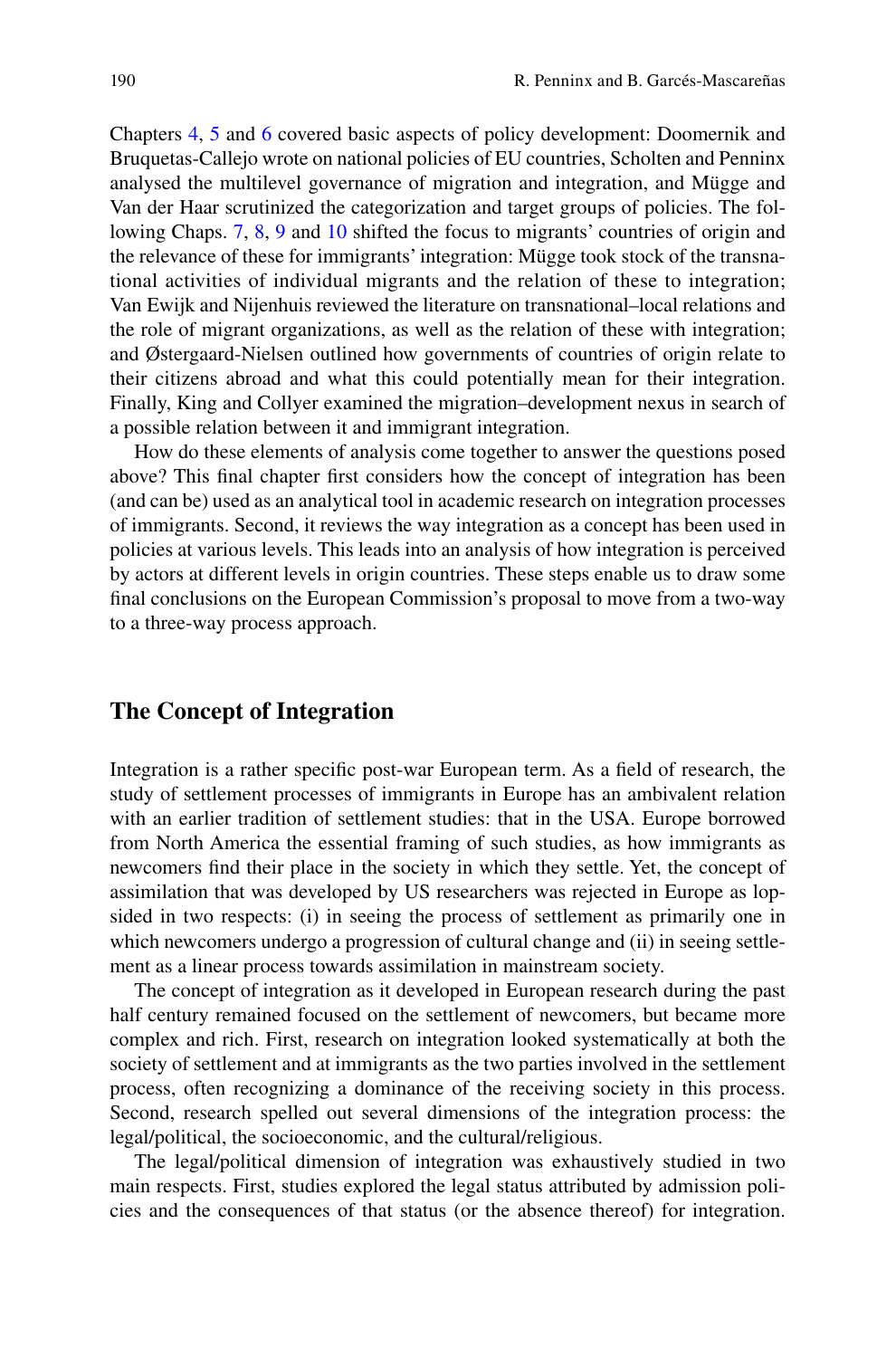Second, immigrants' participation in politics (or the lack of such participation) was investigated in the broadest sense, with this second strand of research often labelled citizenship studies.

 In the socio economic dimension, research looked at the position of immigrants in key fields of societal stratification: work and income, education, housing, and health. Where the benchmarks were natives or non-immigrants, these studies were called equality studies. If they were longitudinal within a group, they were labelled (intergenerational) social mobility studies.

 In the cultural/religious dimension, study of the cultural and religious adaptation of newcomers has long been central. Nowadays, however, the perception and acceptance of newcomers by natives has become increasingly important. Immigrants' culture and religion are, furthermore, studied as collective phenomena, as is the political and societal organization of cultural and religious diversity and its recognition in the society of settlement. This branch of research has been incorporated under equity studies.

 The study of integration has also gained by distinguishing between levels at which integration processes take place and by studying the different mechanisms involved. Firstly, there is the micro-level of individual immigrants and their households and kin, and the comparable micro-level of native individuals in the society of settlement, with research examining how they perceive and react to one another. Secondly, there is the level of collectivities of both immigrant groups and natives and how they relate to each other. Thirdly, there is the level of institutions, both general institutions relevant to all residents and specific ones of and for immigrants.

 Chapter [2](http://dx.doi.org/10.1007/978-3-319-21674-4_2) traced the development of the concept of integration as a rich analytical tool with great potential, particularly when it is used in combination with systematic comparisons. This tool can also serve to map and look critically at integration research in Europe. In a review of the state of the art of European research on integration, Penninx et al.  $(2006)$  observe that most studies are strongly embedded in national contexts. Furthermore, they note that European research on migration and integration has been fragmented in three ways: a lack of comparative research, a lack of cooperation among disciplines, and a lack of integration of the different levels at which phenomena are studied.

In recent years, significantly more international comparative research has been accomplished, often financed by the EU, remedying to some extent the methodological nationalism (Wimmer & Glick Schiller [2002 \)](#page-14-0) that went hand-in-hand with a strong embeddedness of research in the national (policy) arena. Such comparisons may also help to overcome space-based forms of fragmentation by including more than one spatial unit (e.g., a borough, city, region, nation state, or supra-national or international arena). While the nation state was dominant in research from the beginning, there is now a growing body of research on both the local and the international and supra-national levels. The relations between these levels and the complex ways in which they influence each other, however, have yet to be explored.

 At the same time, fragmentation continues. Divisions are still strong along disciplinary lines, with particularly legal and economic studies remaining largely autonomous and employing self-contained approaches. Furthermore, new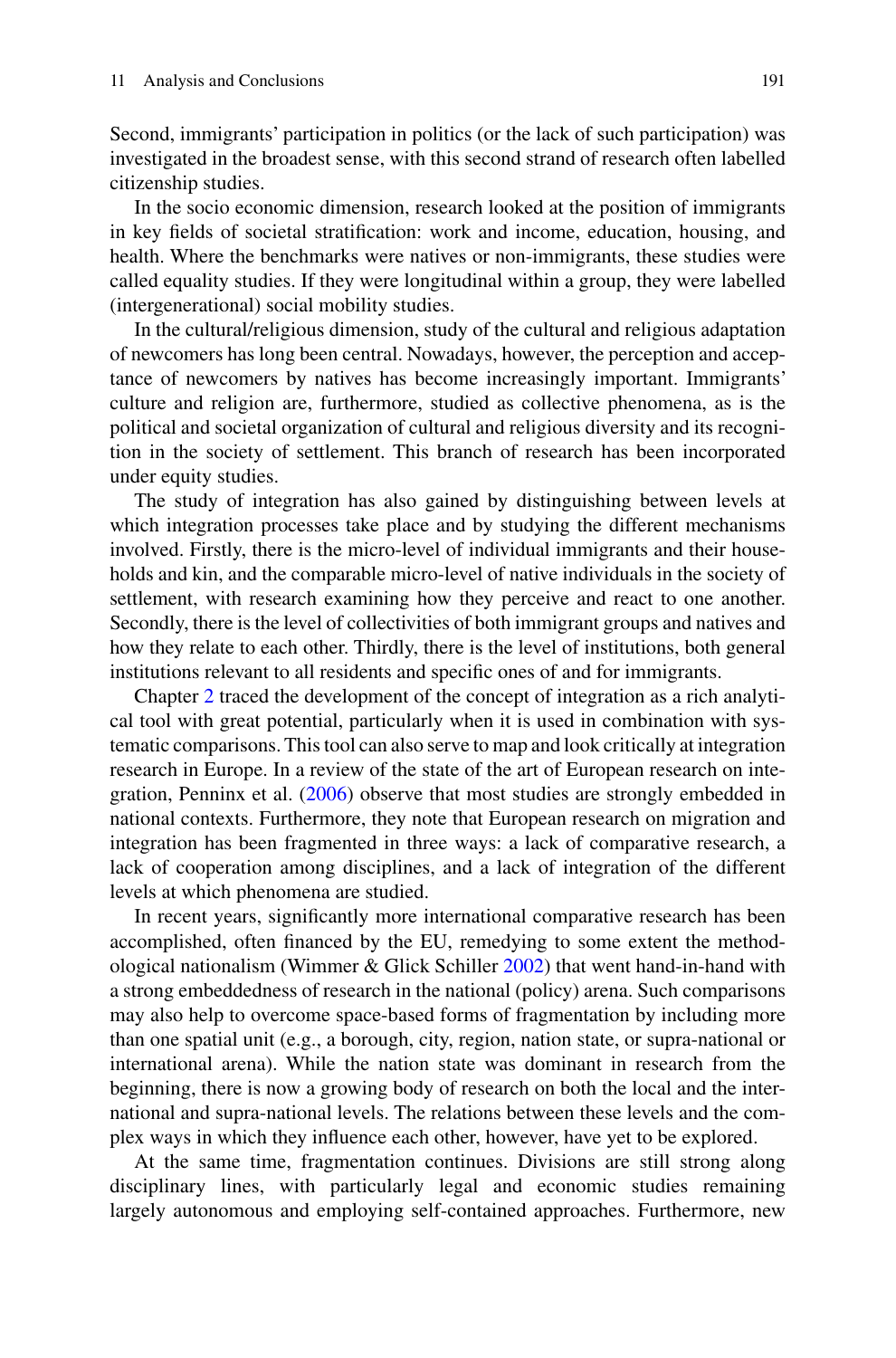fragmentation has arisen, for example, in specializations within the three dimensions of integration sketched above, such as citizenship studies, equality and social mobility studies, racism and xenophobia studies, and equity studies. Such specializations do have merit, as they deepen insights on the specific dimension concerned; but they may also bypass the larger integration picture. Holistic studies that take all three dimensions into account and look at interrelations between them are rare, though much needed for further theoretical development.

#### **The Concept of Integration in Policies**

The development of the concept of integration in policies (i.e., the specific meaning that is given explicitly or implicitly to integration in policy formulation and practice) must be understood against the backdrop of immigration's framing in Europe. Here again, the transcontinental comparison between Europe and North America accentuates the differences. While the USA and Canada define themselves as countries built by immigration and immigrants, North-Western European countries in the post-war period did exactly the opposite. Their guest worker policies set out to attract hands for their booming economies but on a temporary basis, ideally without guest workers' families and with an explicit expectation of return. From this perspective, there was no need for integration policies in the legal/political and cultural/religious sense, and integration in the socioeconomic dimension was pursued only as far and as long as required by immigrants' presumably temporary stay.

#### *National Integration Policies*

 Since the 1970s, and particularly after labour migration stopped in the mid-1970s, a contradiction has grown between the facts of immigration and countries' selfperceived norm of not being a nation of immigration. In a few countries this tension led to comprehensive integration policies pertaining not only to the socioeconomic domain but also the political and cultural spheres. Sweden started such integration policies in 1975 (Hammar 2004) and the Netherlands followed suit in the early 1980s (Penninx [1981](#page-13-0)). However, most national governments in Europe maintained the illusion of immigrants' temporariness and return up to the late 1990s and 2000s, therefore confining themselves to ad hoc adaptive measures. In practice, this left the responsibility for integration to the local level of cities and to parties in civil society such as trade unions, churches, and welfare organizations (Penninx [2005](#page-14-0)).

 When the increasingly politicized climate of the late 1990s and early 2000s pushed for the implementation of integration policies at the national level, the term integration started to acquire a different meaning. Whereas early policy conceptions such as those used in Sweden and the Netherlands had been rights-based, aimed at structural integration in the socioeconomic domains and framed in a liberal cultural atmosphere (later called "multicultural"), the new approach focused increasingly on the cultural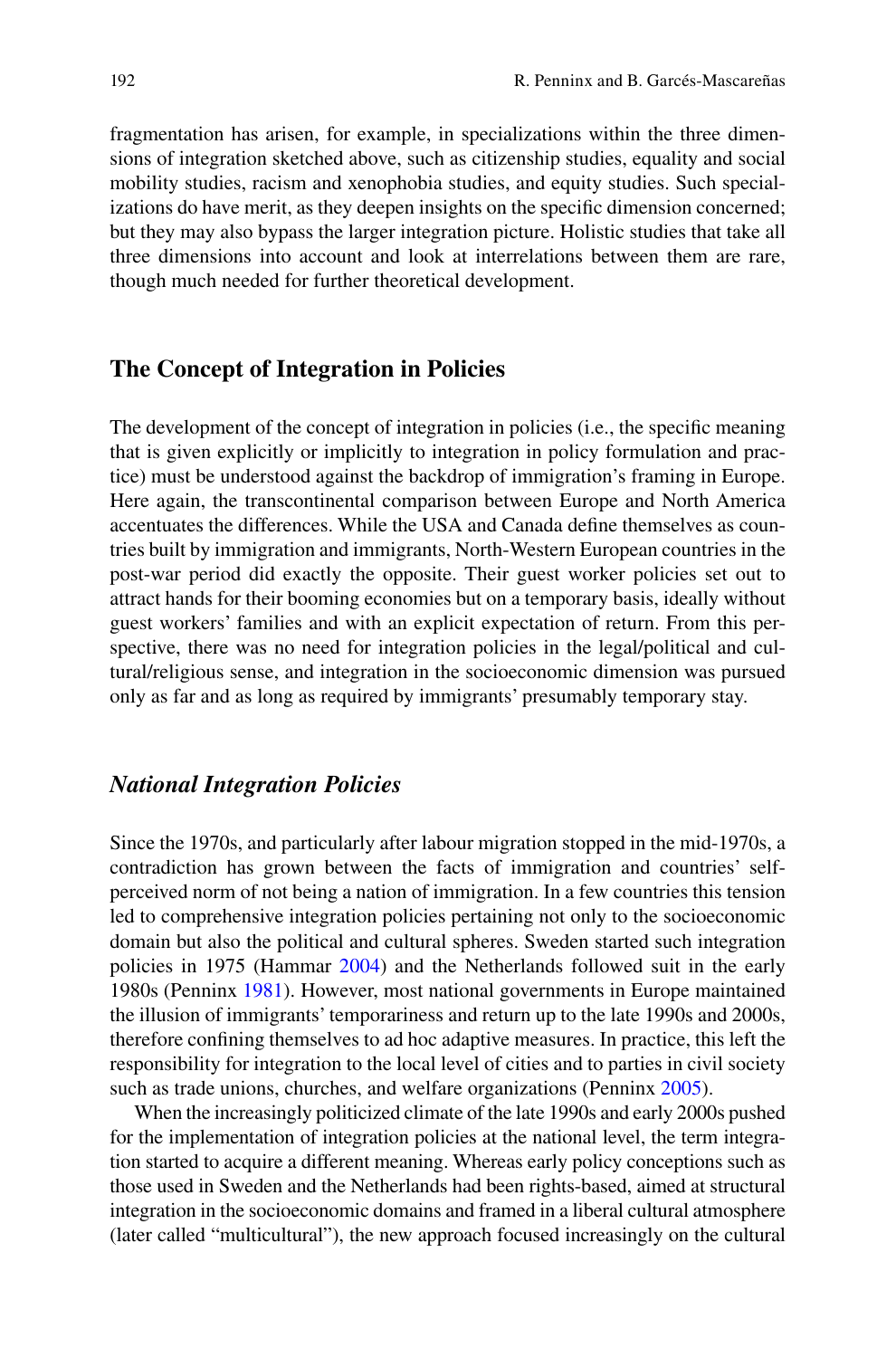dimension of integration as an obligation of immigrants, as cultural and value-based commonalities were thought to be essential for social cohesion. Acquisition of national citizenship—promoted in early Swedish and Dutch policies as an instrument that would facilitate structural integration—was increasingly redefined as the crown on a fi nalized process of cultural adaptation. This new cultural conception of integration policies went hand in hand with a redefinition of the identity of North-Western European countries. The claims and outcomes of discussions on the "identity" of receiving societies (as modern, liberal, democratic, laïcist, equal, enlightened, etc.) were translated into civic integration requirements for immigrants and civic integration courses of an assimilative nature. The latest development—compulsory preimmigration courses, such as those developed in the Netherlands—extends this logic even further. Under the label of integration, such courses actually function as instru-ments to make immigration more restrictive and selective (Guild et al. [2009](#page-13-0)).

The picture thus sketched is one that holds for the "first generation immigration" countries" in North-Western Europe. As Doomernik and Bruquetas-Callejo assert in Chap. [4](http://dx.doi.org/10.1007/978-3-319-21674-4_4) of this volume, this North-Western European model became dominant and influential, as the immigration regulations of these countries became the formal standard for the EU and, through the *acquis* , the blueprint for all EU countries that acceded later. Similarly, these same countries tried in the 2000s to transpose their new national integration policies and civic integration courses to the European level as exemplary for other EU countries (Goeman 2012). Notwithstanding these pressures, quite different immigration and integration policies developed in practice in the "second generation immigration countries", particularly in Southern Europe. Most immigration to those countries has been legalized ex-post by regularizations. Integration measures and policies have been initiated since the mid-1990s, predominantly at the local and regional levels, based on rights of access to important social services irrespective of one's immigrant status. Such local policies have aimed primarily at insertion of migrants into the labour market and were embedded in a liberal cultural atmosphere that has tended to use interculturality as a strategy.

 Doomernik and Bruquetas-Callejo note a third model of integration policies emerging in the Central and East European member states. There the number of immigrants is still low and immigration and integration issues are not high political priorities. Mostly supported by European funding, civil society actors, nongovernmental organizations (NGOs), and local authorities have developed reception and integration activities while pressuring national governments to develop integration policies.

#### *Local Integration Policies*

 Local integration policies have been either in the shadow of national integration policies or developed independently in the absence of national policy. This is largely due to the fact that migration policies (decisions on who is allowed to enter and stay) are predominantly a national competence. If immigration policy is followed by a national integration policy, as happened early on in Sweden and the Netherlands,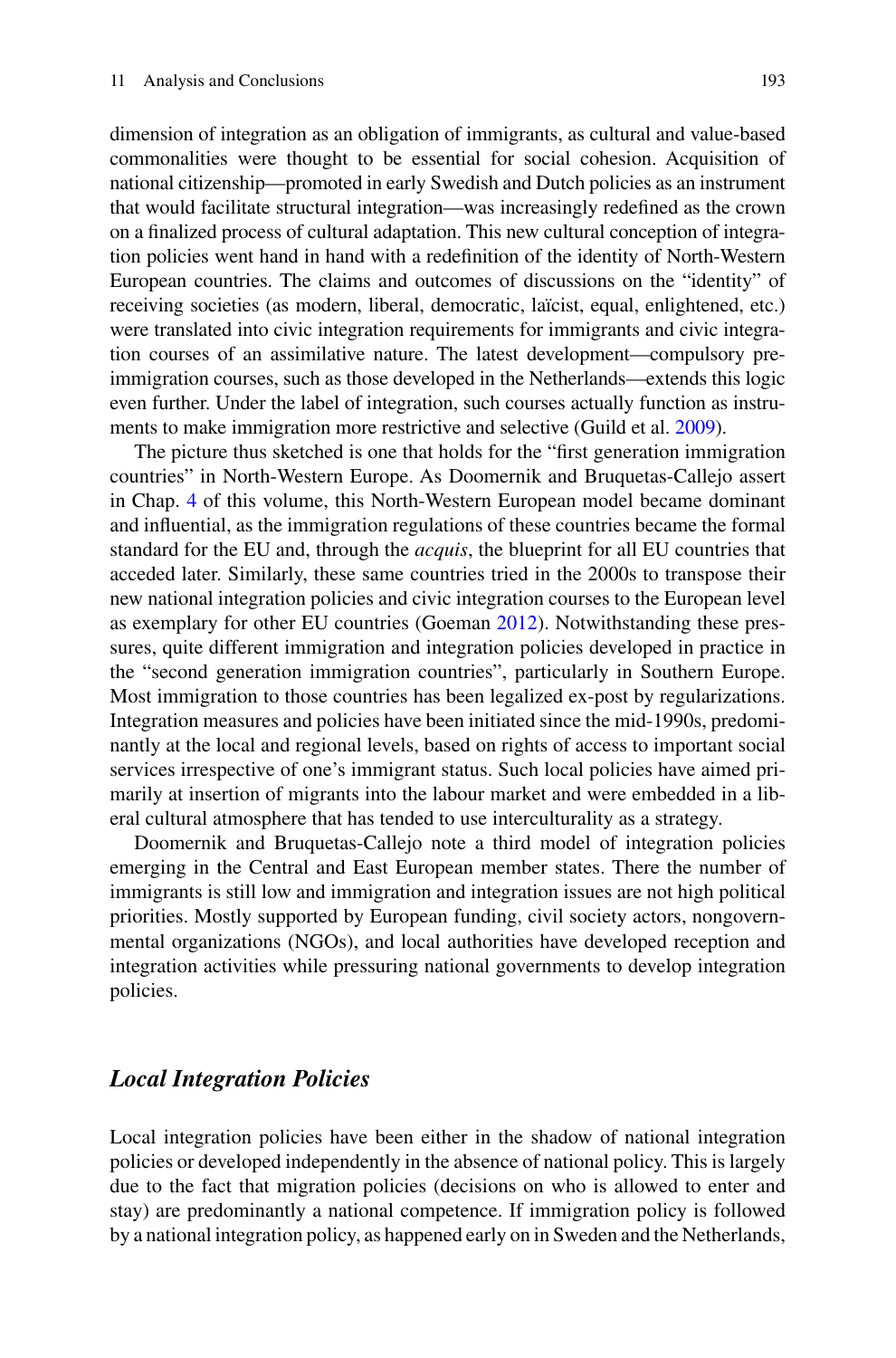then local integration policies are stimulated and facilitated by these preceding national frameworks. This is why Dutch and Swedish cities have a relatively long history of local integration policies (Scholten et al. [2015](#page-14-0); Penninx 2015). But, as we have seen, factual immigration is not necessarily followed by an integration policy at the national level. Most North-Western European countries did have sizeable immigration but did not develop national integration policies until the turn of the century. In the absence of national policies, many cities developed integration policies, to give just a few examples, Birmingham and Bradford in the UK, Berlin and Frankfurt in Germany, Vienna in Austria, and the cities of Zurich, Bern, and Basel in Switzerland (Penninx [2009](#page-14-0)).

 Local integration policies became much more visible during the past decade. Cities organized themselves internationally in networks. These networks have been strongly supported and funded by the European Commission, and their activities have been studied extensively, often at the networks' or the cities' own request. Systematic comparison of local policies reveals significant variation in the framing of policies and in the meaning of integration underlying local policies. Some initiatives, such as the Intercultural Cities Network, focus strongly on the cultural dimension of integration, using diversity as a strength and diversity management as a strategy. Other cities have framed integration policies primarily as a socioeconomic issue, using antidiscrimination and equality as strategies and mainstreaming as their governance principle. Still other cities have stressed the participation dimension of integration, looking at accessibility and opportunity structures, on one hand, and active "citizenship" of immigrants, on the other. Some cities have even developed a local concept of citizenship, as opposed to national citizenship.

 Whatever the history of local integration policies or their basic orientation, tensions have increasingly developed between the local and national levels. Some of these tensions may be attributable to the different views on how to implement immigration policies—restrictive or otherwise. For instance, how are government administrators to handle migrants' illegality in practice? What are the consequences of implementing restrictions on access to facilities and services in the domains of employment, housing, education, and healthcare to combat illegal residence? Friction may also arise on the new civic integration courses and the increased cultural knowledge required for continued residence and naturalization. While national policies may be quite ideological, local practitioners typically seek more feasible solutions. Tensions also arise when the financing of integration facilities is at stake, particularly when national policies prescribe new actions but fail to deliver the financial and other resources needed to implement them.

#### *EU Integration Policies*

 EU-level policies on migration are double-edged. EU citizens are granted full freedom of mobility within the EU, while common and restrictive immigration and asylum policies apply to third-country nationals (TCNs). This duality, established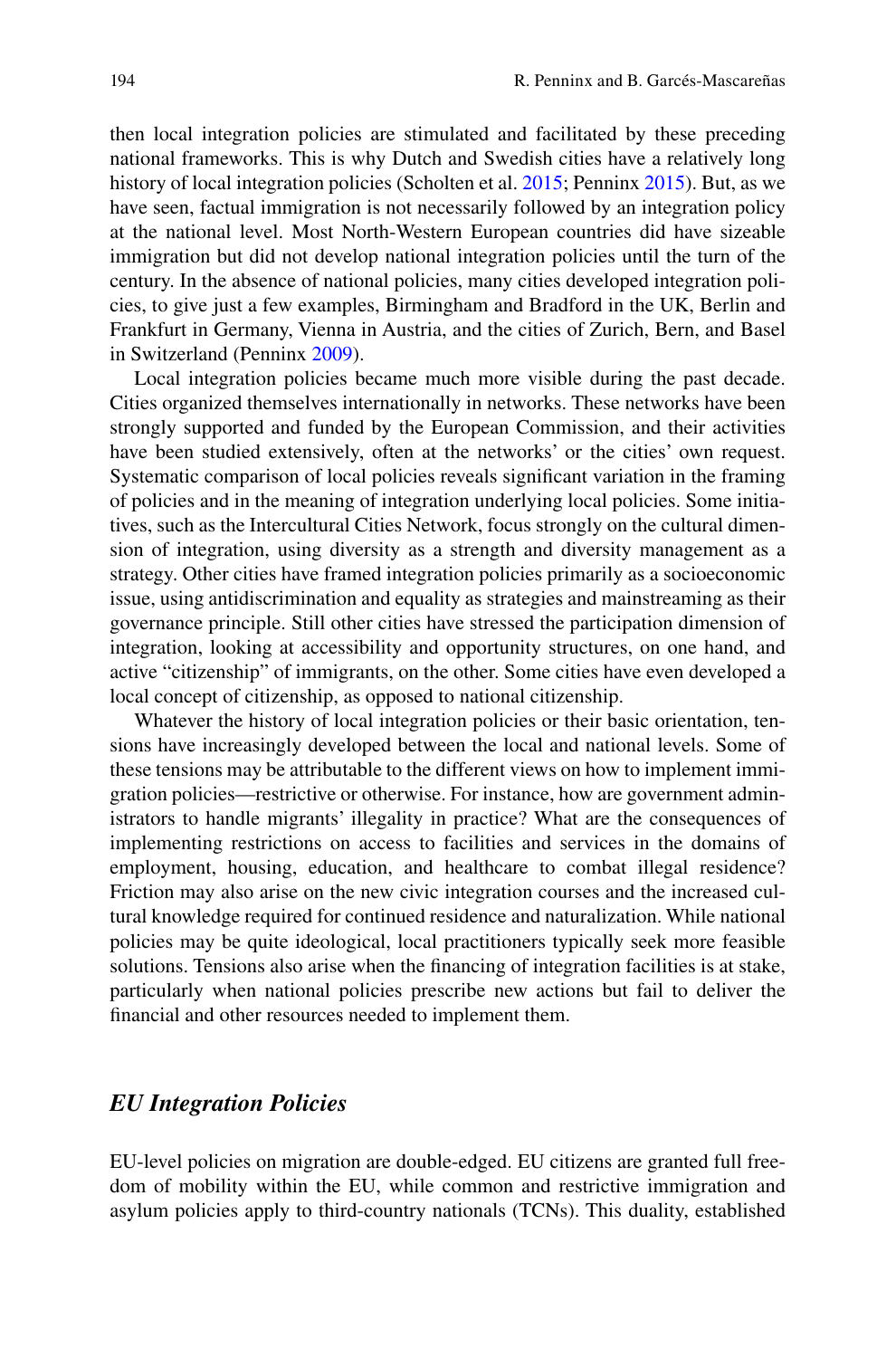from the very beginning with the 1999–2004 Tampere Programme, had three important consequences for integration. First, integration policies at the EU level were aimed exclusively at TCNs while immigrants from within the EU were viewed as already integrated. Second, integration of TCNs was defined in a rather limited way in the early phase. As noted in the introduction to this book, EU policies started from the assumption that if the legal position of immigrants was equal to that of national citizens and if adequate instruments were in place to combat discrimination, then integration processes could be left to societal forces. The third consequence was that, unlike immigration policies, EU integration policies were defined as non-binding, consensus policies, since national governments wanted to retain sovereignty in key domains associated with immigrant integration.

In 2003, the European Commission formulated its first comprehensive and explicit view on integration policies based on a conceptualization of integration as a two-way process involving both immigrants and the receiving society. The Hague Programme (2004–2009) and the Stockholm Programme (2009–2014) marked a gradual expansion of the definition of immigrants' integration, increasing the actors and stakeholders involved and the issues covered. This definitional expansion occurred along two main lines: an internal line and an external one.

 The internal line encompasses two main national elements. First, more levels of integration governance were activated within destination countries. In this context, the networks of European cities that exchanged knowledge and best practices on integration policies (see Scholten et al.  $2015$ ), all funded by the European Commission, raised the visibility of local governmental actors. In countries such as Spain, regional-level governments also profiled themselves as important policymakers in the field of immigrant integration. The conceptualization of and interests around immigrants' integration have differed, however, even across different government levels within the same country. Second, more and more stakeholders at all levels became involved in and mobilized for policies, including migrant organizations, human rights organizations, NGOs, and social partners.

The external line of expansion of the definition of immigrants' integration occurred when actors and stakeholders in countries of origin came into the picture. This happened in two ways, stemming from quite different sources and interests. First, after the turn of the century new international initiatives—stemming from the renewed Migration and Development (M&D) perspective—sought to establish a regulatory framework for international migration that would render migration beneficial for countries of origin and destination as well as for migrants themselves (see King and Collyer in this volume). The Global Commission on International Migration, the High-Level UN Dialogues on Migration, and the Global Forum on Migration and Development created frameworks in which both countries of origin and countries of destination were represented and their interests balanced and coordinated. Both the EU and all major immigration countries in Europe were involved in these international developments.

 A second way in which countries of origin became involved derived from the increased difficulty experienced by European countries in controlling and regulating immigration without the help of countries of origin (and of countries of transit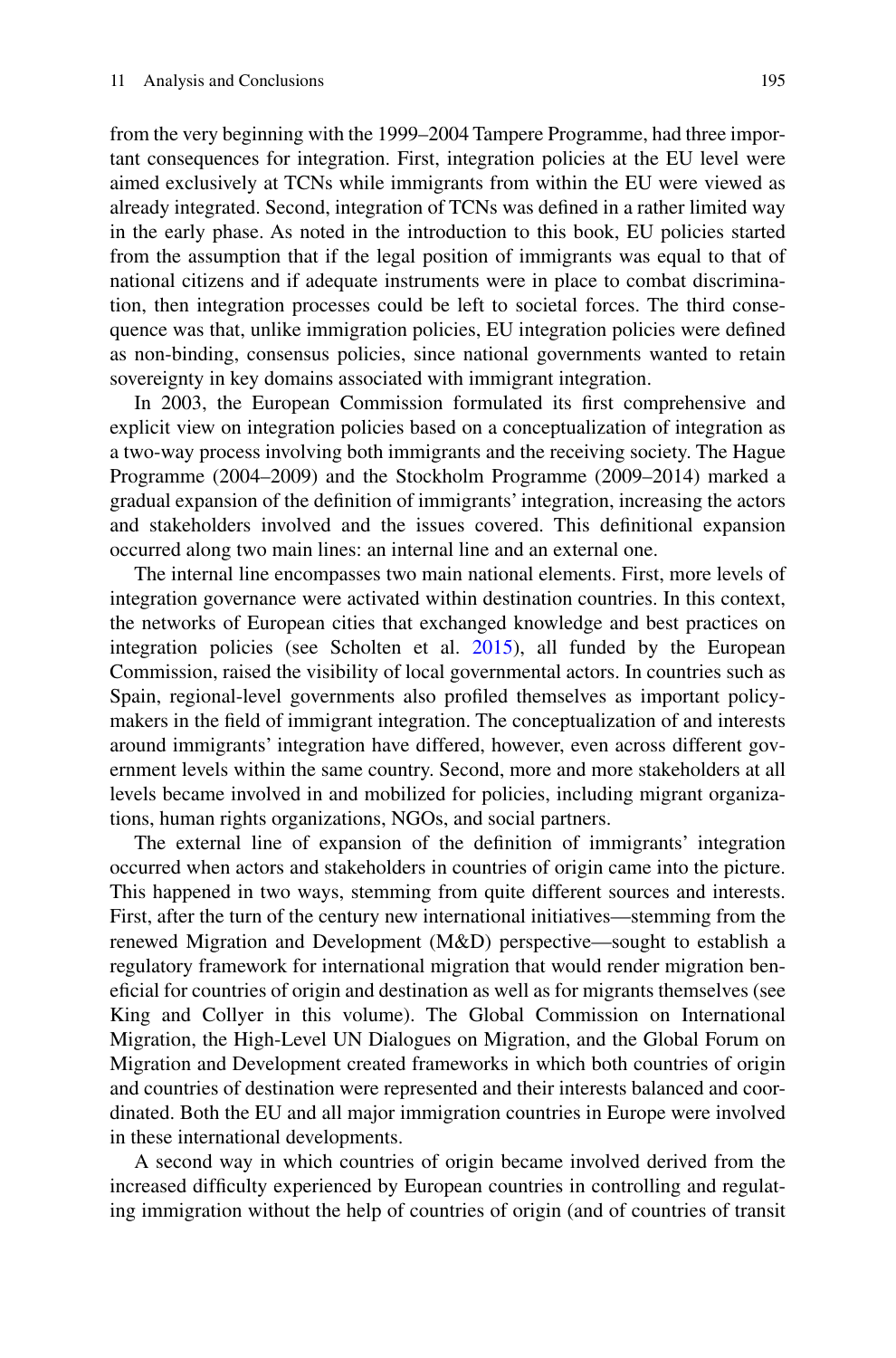to Europe). Several European countries, such as Spain, established bilateral agreements with countries of origin in which cooperation on admission and, particularly, on return of irregular migrants was exchanged for development assistance or improved facilitation of regular migration—often temporary—to Europe (Garcés-Mascareñas [2012](#page-13-0) , 171–173). The terminology of co-development emerged in this context, combining the renewed M&D perspective with the immigration and integration policy interests of European countries. The EU became increasingly involved in such cooperation programmes, many of which included local governments and NGOs in countries of origin (see Chaps. [8](http://dx.doi.org/10.1007/978-3-319-21674-4_8) and [10](http://dx.doi.org/10.1007/978-3-319-21674-4_10) in this volume).

 The renewed European Agenda for the Integration of Third-Country Nationals of 2011 proposed to anchor these two external lines of policy development in the integration agenda, thereby adding the countries of origin as a third key actor in the process of immigrants' integration. As stated in the Commission document, 'Countries of origin can have a role to play (...) in three ways: (1) to prepare the integration already before the migrants' departure; (2) to support the migrants while in the EU, e.g. through support via the Embassies; (3) to prepare the migrant's temporary or definitive return with acquired experience and knowledge' (EC 2011, 10). The first element responds to the pre-migration courses and requirements that some European immigration countries have recently developed in order to anticipate integration of those still to be admitted. The second legitimizes and encourages support for migrants from countries of origin during their stay elsewhere, a practice that governments in countries of origin have developed more systematically in order to bond with their compatriots abroad (see Østergaard-Nielsen in this volume). The third seems to include in its euphemistical formulation only voluntary return of legal migrants, as such referring primarily to the re-migration and development theme. Yet, if we look at concrete policies and policy implementation, one might readily assume that involuntary return of irregular migrants constitutes an important part of this policy stream.

 This brief analytic description leads us to a few general conclusions on the meaning of integration in policies in Europe. The first is that integration policies—or policies under the flag of integration—have developed at many levels of government: at the national level; at the local level of cities and municipalities; in some cases, at the level of (autonomous) regions or *Länder* ; and at the supra-national level of the EU. This last is a relative newcomer, but nonetheless an increasingly important platform for all. This "multilevelness" is a characteristic that will be present in the future.

 The second conclusion is that—partly parallel to governmental multilevelness a multitude of stakeholders has become involved in integration as policy designers and implementers. This includes not only governmental and quasi-governmental actors but also and increasingly nongovernmental agents from immigrant collectives, civil society in general, social partners, and NGOs.

 Both the vertical multilevelness of policies and the horizontal involvement of an increasing number and diversity of stakeholders bring more varied interests to the policy table. Such different interests may not always be aligned, and may even clash. They may also lead to quite different views on what integration is, what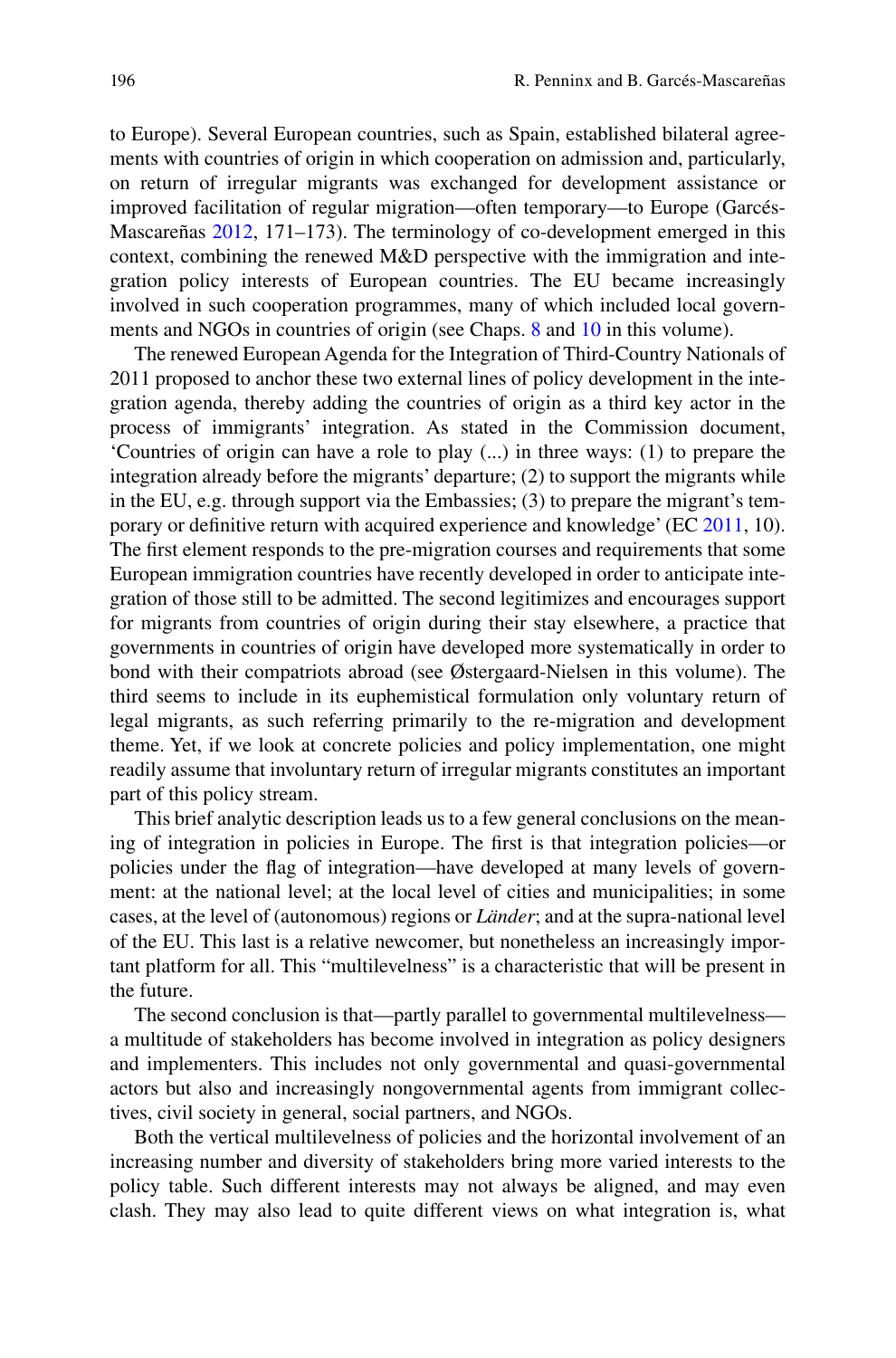integration policies should promote, and who needs what assistance in the integration process. If multilevel governance is normatively defined as the process through which policymaking and policy implementation is coordinated vertically between levels of government and attuned horizontally across governmental and nongovern-mental actors (see Scholten et al. [2015](#page-14-0)), we can then conclude that we have only just started out, and that much more multilevel governance is needed in practice in the field of integration.

Finally, our examination of the development of integration policies and definitions of integration at the EU level enable us to place in context the shift from the original definition of integration as a two-way process to the EU's new definition of integration as a three-way process. That shift finds its legitimation primarily in efforts to bring together the policy activities of different parties (i.e., in countries of origin and destination) in the different but related fields of integration, immigration control, and M&D. Policies in these three fields had previously developed simultaneously but separately. It is the logic of policymaking—and not an evidence-based scientific argument—that has guided this redefinition.

#### **Integration from the Perspective of Origin Countries**

The fact that it was primarily a policymaking logic that guided the redefinition of integration from a two-way to a three-way process does not necessarily mean that there is no scientific basis in support of such a shift. Chapters  $7, 8, 9$  $7, 8, 9$  $7, 8, 9$  $7, 8, 9$  and  $10$  sought empirical answers to a number of questions relevant in this regard: How is integration viewed by actors in the countries of origin? To what extent and how do countries of origin contribute to immigrants' integration? Can integration in the country of destination be expected to contribute to development in the country of origin?

#### *Migrants' Transnational Activities*

A first way of answering such questions is to look systematically from the perspective of migrants themselves. Transnational studies decouple the concept of integration from its unique immigrant and society of settlement frame, looking at it instead as a process that takes place simultaneously in the country of settlement, (still) in the country of origin, and possibly even within a transnational community that is located in neither of the two.

 Actors and policymakers within migrant receiving countries may not always accept such a frame shift (and in the politicized contexts of Europe it may increasingly be rejected). The double or triple orientation is also seen as problematic in national(istic) thinking, which deems it "disloyal" to the nation and an "abuse" of the welfare state. Moreover, energy spent in transnational activities may be perceived and defined—based on a zero-sum assumption—as being at the expense of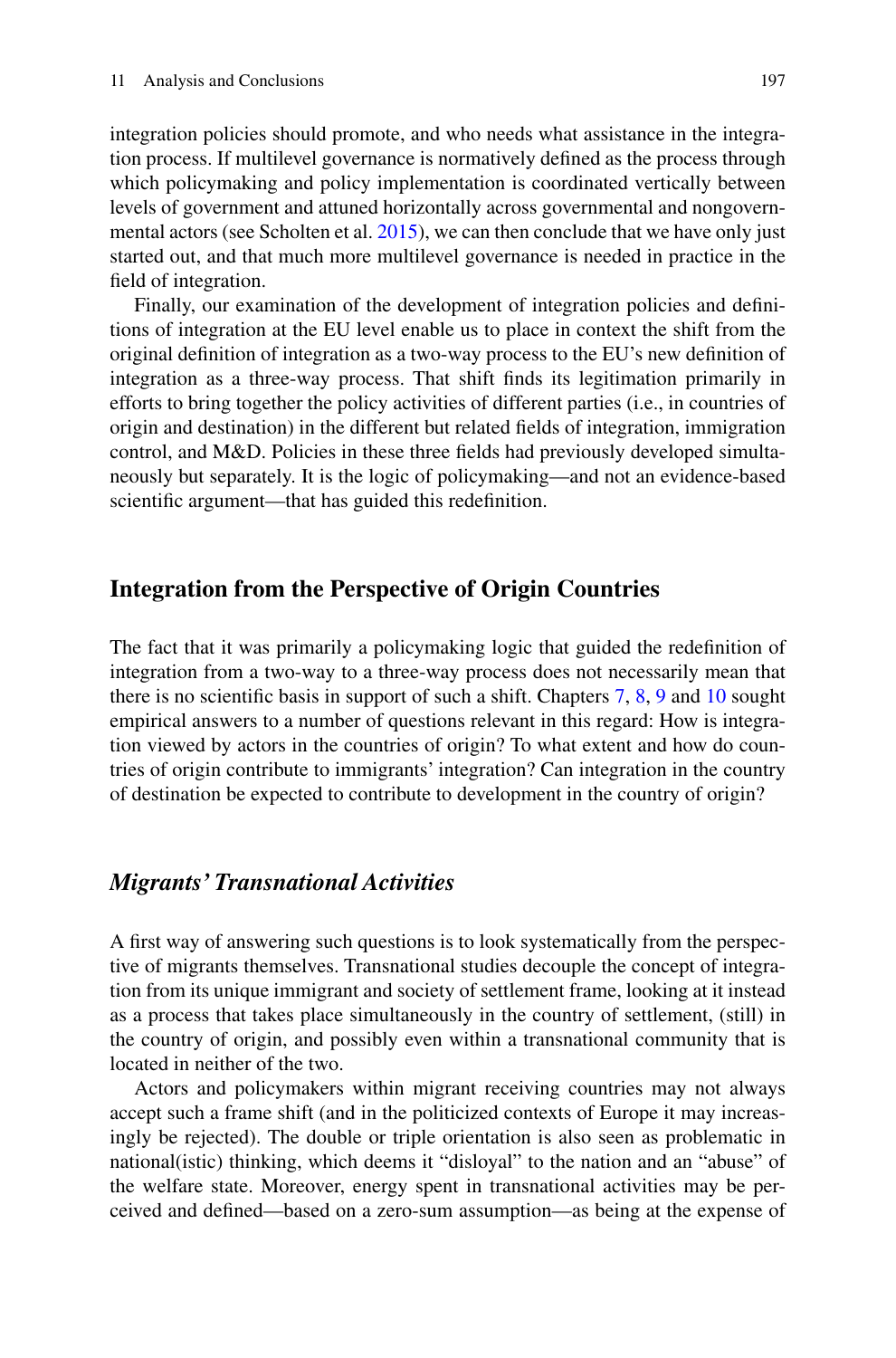integration efforts in the country of settlement. Nonetheless, from the perspective of migrants, simultaneous integration and participation in these different worlds is not problematic. Indeed, it is unavoidable, as Mügge's inventory of transnational activities in Chap. [7](http://dx.doi.org/10.1007/978-3-319-21674-4_7) indicates. The assumption that a transnational orientation and activities may come at the expense of integration (efforts) in the country of settlement has no basis in empirical research. On the contrary, there is ample evidence that transnational orientations and activities may co-exist with integration in the country of settlement without negative effects on one another. Though conclusions are based on a still limited number of case studies, for certain migrants transnational activities and integration may even reinforce each other.

 Mügge (in this volume) points out that the same capital that equips immigrants for transnationalism may facilitate their structural integration in the receiving society too. She observes that (i) economic integration of migrants in the settlement country is an important condition for remittances; (ii) the more financial, social, and political capital immigrants have (acquired), the more capable they may be of developing transnational activities; and (iii) political transnational activities are very much shaped by the political opportunity structure of the country of settlement. Alternatively, feelings of exclusion in the homeland may foster integration in the host country while factual exclusion of migrants from politics in the homeland may trigger more radical forms of transnationalism to change the situation in the homeland. Either way, homeland developments seem to be decisive for the form and direction of both integration and transnationalism.

#### *Migrant Organizations, NGOs, and Local Governments*

 Transnational studies also demonstrate that more and more relations are developing between countries of settlement and countries of origin at the local level, through local authorities on both sides and through immigrant organizations. These studies have found that immigrants identify more easily with the local level and that local governments present themselves as more open to migrants' transnational affiliations. Van Ewijk and Nijenhuis, in Chap. [8,](http://dx.doi.org/10.1007/978-3-319-21674-4_8) describe the efforts of local authorities to promote engagement of migrants in international cooperation projects as a means of positively impacting their integration in destination societies. This perspective renders the concept of integration rather participatory with an important entrepreneurial component, which supposedly has a social function and promotes social cohesion at the local level.

 Van Ewijk and Nijenhuis also point to the mushrooming numbers of codevelopment programmes, aimed at linking immigrants and immigrant organizations with hometowns in origin countries for the purpose of development projects. These again seem clearly related to and embedded in integration policies at the local level. While the literature seems to confirm a positive correlation between engagement in international exchange programmes and becoming more active in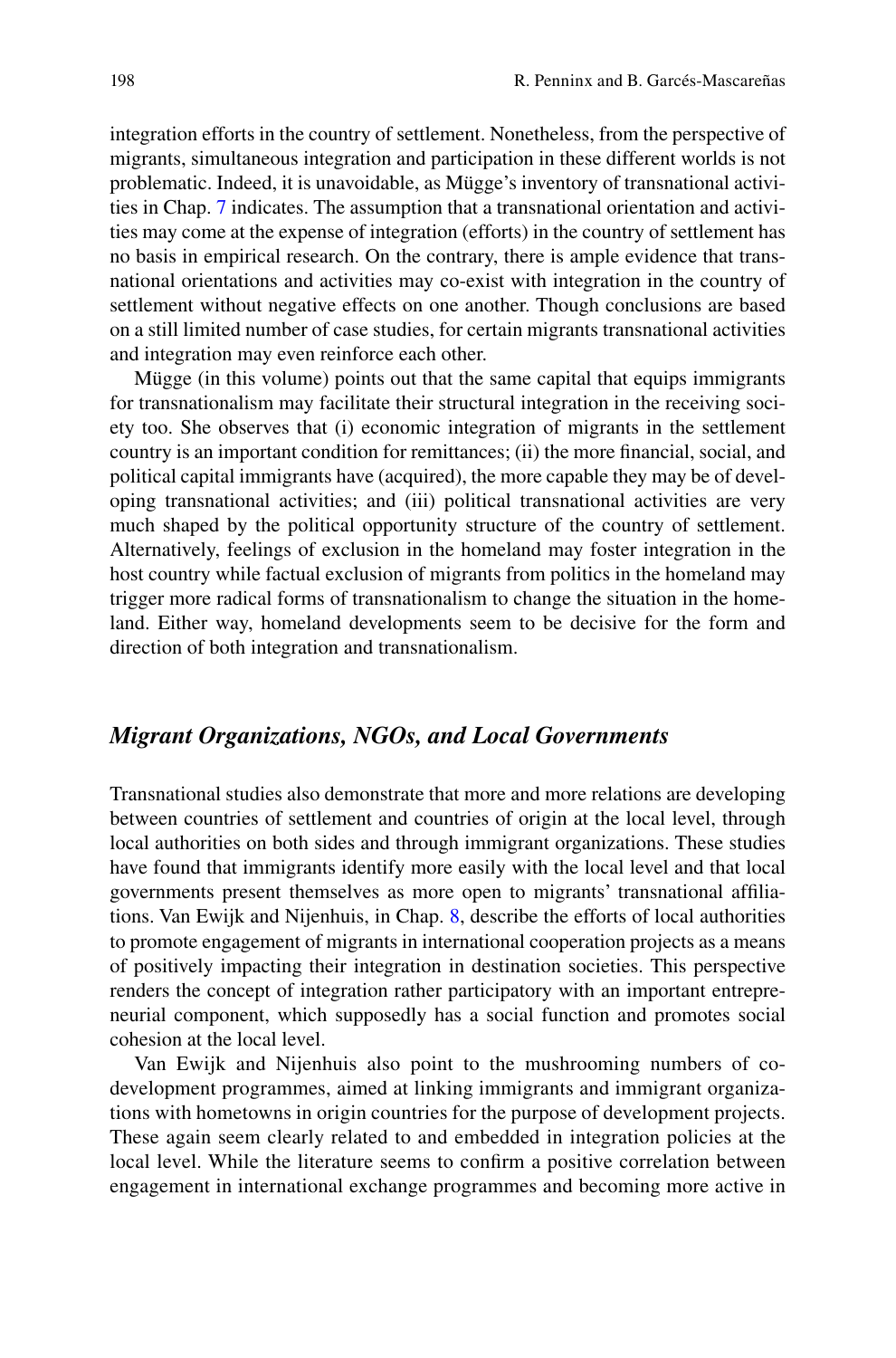the receiving society, the authors also conclude that the extent and nature of local-to- local projects and relationships are very much dependent on policies and available funding opportunities in destination countries.

#### *Governments of Origin Countries*

 Sending countries have increasingly developed policies to bond with their citizens abroad. Østergaard-Nielsen (Chap. [9\)](http://dx.doi.org/10.1007/978-3-319-21674-4_9) suggests that such policies involve the economic/socio-economic, the political, and the cultural/religious dimensions, often in combination. Motivations of origin-country governments for such activities may vary but the integration of their citizens in the country of settlement can ultimately only be a topic if the interests of the country of origin are served through its migrants. The specific content of what integration then should mean was well expressed by Turkish Prime Minister Erdoğan, who during a visit in Germany called for a 'better integration of Turks in Germany', meaning essentially better economic opportunities 'but not assimilation'. These workers should, he said, continue to be 'ambassadors for Turkey', to speak Turkish, to vote for him as the new President of Turkey, to be good Muslims, and to contribute to the economic development of Turkey.

 While the strengthening of upward social mobility of emigrants in their countries of residence is usually interpreted as a win-win scenario for both sending countries and immigrants, it is still difficult to assess the exact impact of sending country policies on both migrant transnationality and migrant processes of settlement. First, it is difficult to determine to what extent emigrant state efforts to bond with their nonresident citizens are directly responsible for migrant transnational practices related to their country of origin. Second, it is difficult to determine the real impact of these policies on immigrants' integration in the societies of settlement. In both respects,  $\oslash$ Stergaard-Nielsen (Chap. [9](http://dx.doi.org/10.1007/978-3-319-21674-4_9) in this volume) notes that emigrants and diasporas may not immediately respond to sending countries' outreach. Moreover, she observes, it remains to be seen whether and to what extent European governments actually do move away from the zero-sum discourse and securitization optic on migrant transnationality towards the more integrated three-way approach envisioned by the European Commission.

#### *The M&D Nexus*

The overall approach to migration and development seems to have fluctuated, according to King and Collyer in Chap. [10](http://dx.doi.org/10.1007/978-3-319-21674-4_10). Different understandings abound of the nature, forms, and processes of development, migration, and integration, in both applied and in theoretical terms. History has been marked by a series of "pendulum movements" from optimistic to pessimistic scenarios, depending more on the political assumptions of the time than the concrete empirical evidence at hand. Since the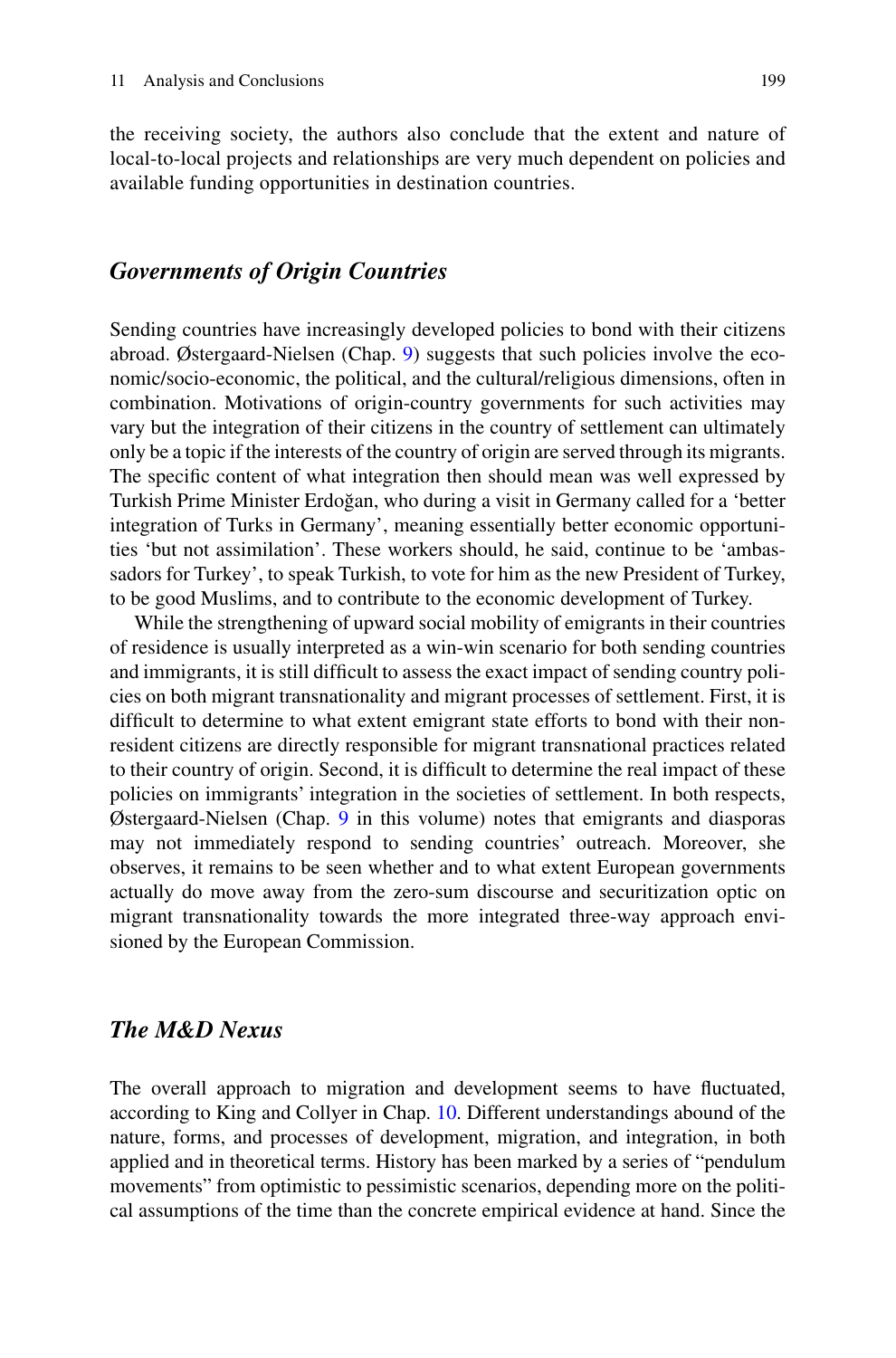late 1990, a new favourable context has been born, pushing an optimistic upswing of the pendulum. The accompanying view is that migration could and should be turned in a triple-win scenario for all: the countries of origin, the countries of destination, and the migrants themselves. A number of elements has contributed to this perspective: the global acceleration of migration and shift to more fluid forms of mobility (see Van Mol & De Valk in this volume), the rise of immigrants' organizations in both places of origin and destination (see Mügge, and Van Ewijk and Nijenhuis in this volume), and the birth of an institutional framework at the global level within which countries of origin have been drawn and developed clout (e.g., the Global Commission on International Migration, the United Nations High-Level Dialogue on Migration and Integration, and the Global Forum on Migration and Development).

 But how and where does integration come into this M&D approach? In principle, integration could come into the picture if we adopted the concept of transnational mobility (instead of migration) and shifted the focus to migrants' integration in the place of origin, the place of destination, and possibly also the transnational community (instead of the classic framing of integration as a process involving migrants and the receiving society). From this perspective, the settlement of immigrants could be studied empirically in all of its dimensions (economic, social, cultural, and political) to assess as an open question whether it results in immigrants' integration or the opposite. However, such a new approach to integration does not exist (yet).

From the M&D perspective, two concrete questions on integration then remain. The first is how does integration impact on migrants' capacity to stimulate development in the countries of origin. Though much more research is still needed, some studies show that (successful) integration in the destination country is not necessarily a zero-sum game but rather a condition for successful integration in the country of origin. Chapters [7](http://dx.doi.org/10.1007/978-3-319-21674-4_7) and [8](http://dx.doi.org/10.1007/978-3-319-21674-4_8) both reach this conclusion in very similar wordings. The second question is what meaning does integration in the destination country have for immigrants' reintegration in the country of origin. Research presented in this volume suggests that there are many patterns of return and reintegration, resulting from the fact—among others—that integration is just one of the multiple factors that determine reintegration chances and challenges. The literature seems to suggest that a return of failure (which can be interpreted as failed integration in the destination country) might be a predictor of a failed reintegration, particularly when development criteria are part of the reintegration concept. The so-called "return of innovation" seems to correlate with previous successful integration in the country of destination.

#### **From a Two-Way to a Three-Way Process Conception of Integration**

 The European Commission has proposed a new way of looking at the integration process of immigrants in European societies—though by "immigrants" the Commission means third-country nationals (TCNs) only. The Commission's shift in thinking can best be understood within the logic of EU-level policy development on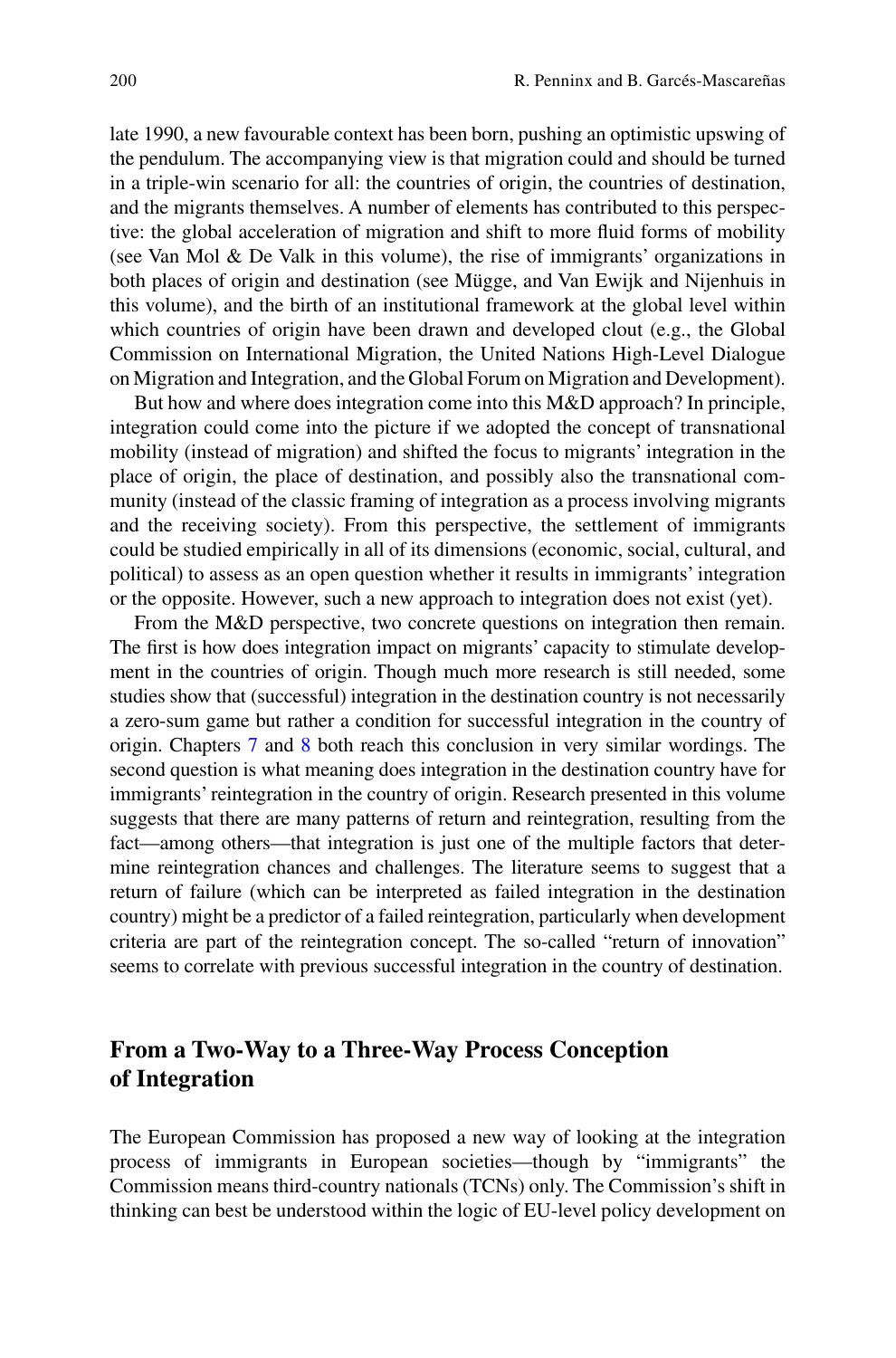<span id="page-13-0"></span>migration and integration and the M&D framework. Furthermore, creation of new institutional structures—bilateral ones between emigration and immigration countries, as well as those at the EU level and globally—has led to new policy initiatives by which different topics, actors, and interests have been brought to the table in relation to each other. Although the outcome of these developments is still uncertain, one could interpret them as a step forward towards better multilevel governance. It is questionable, however, to what extent these new policy developments should go under the flag of integration policies targeting immigrants in European countries.

 We established that the political process has been the driving force behind the incorporation of the countries of origin as a third actor in the concept of immigrants' integration. There is no indication in the European Commission documents that research or any form of academic advice played a role in the proposal and in the argumentation used. When asked, researchers working in various subfields of immigration, integration, transnationalism, and the M&D nexus could not determine on an empirical basis the exact role of countries of origin in immigrants' integration and vice versa. What does clearly emerge is the relevance of integration for development in the countries of origin. Furthermore, transnational studies point to the need to look simultaneously at immigrants' integration (or lack thereof) in the place of origin, place of destination, and possibly also within a socially-relevant transnational migrant community. From this perspective more research is needed to assess whether and how these processes of integration relate to each other.

**Open Access** This chapter is distributed under the terms of the Creative Commons Attribution Noncommercial License, which permits any noncommercial use, distribution, and reproduction in any medium, provided the original author(s) and source are credited.

#### **References**

- EC. (2003). *Communication on immigration, integration and employment* (COM (2003) 336 final). Brussels: European Commission.
- EC. (2011). *European agenda for the integration of third country nationals* (COM (2011) 455 final). Brussels: European Commission.
- Garcés-Mascareñas, B. (2012). *Labour migration in Malaysia and Spain. Markets, citizenship and rights* . Amsterdam: IMISCOE Research. Amsterdam University Press.
- Goeman, H. (2012). *Integrating integration: The constitution of a EU policy domain on migrant integration.* Ph.D. thesis, Vrije Universiteit, Brussels.
- Guild, E., Groenendijk, K., & Carrera, S. (Eds.). (2009). *Illiberal liberal states: Immigration, citizenship and integration in the EU* . Farnham: Ashgate.
- Hammar, T. (2004). Research and politics in Swedish immigration management, 1965–1984. In M. Jandl & I. Stacher (Eds.), *Towards a multilateral migration regime: Special anniversary edition dedicated to Jonas Widgren* (pp. 11–34). Vienna: International Centre for Migration Policy Development.
- Penninx, R. (1981). The contours of a general minorities policy. *Planning and Development in the Netherlands, 13* (1), 5–25.